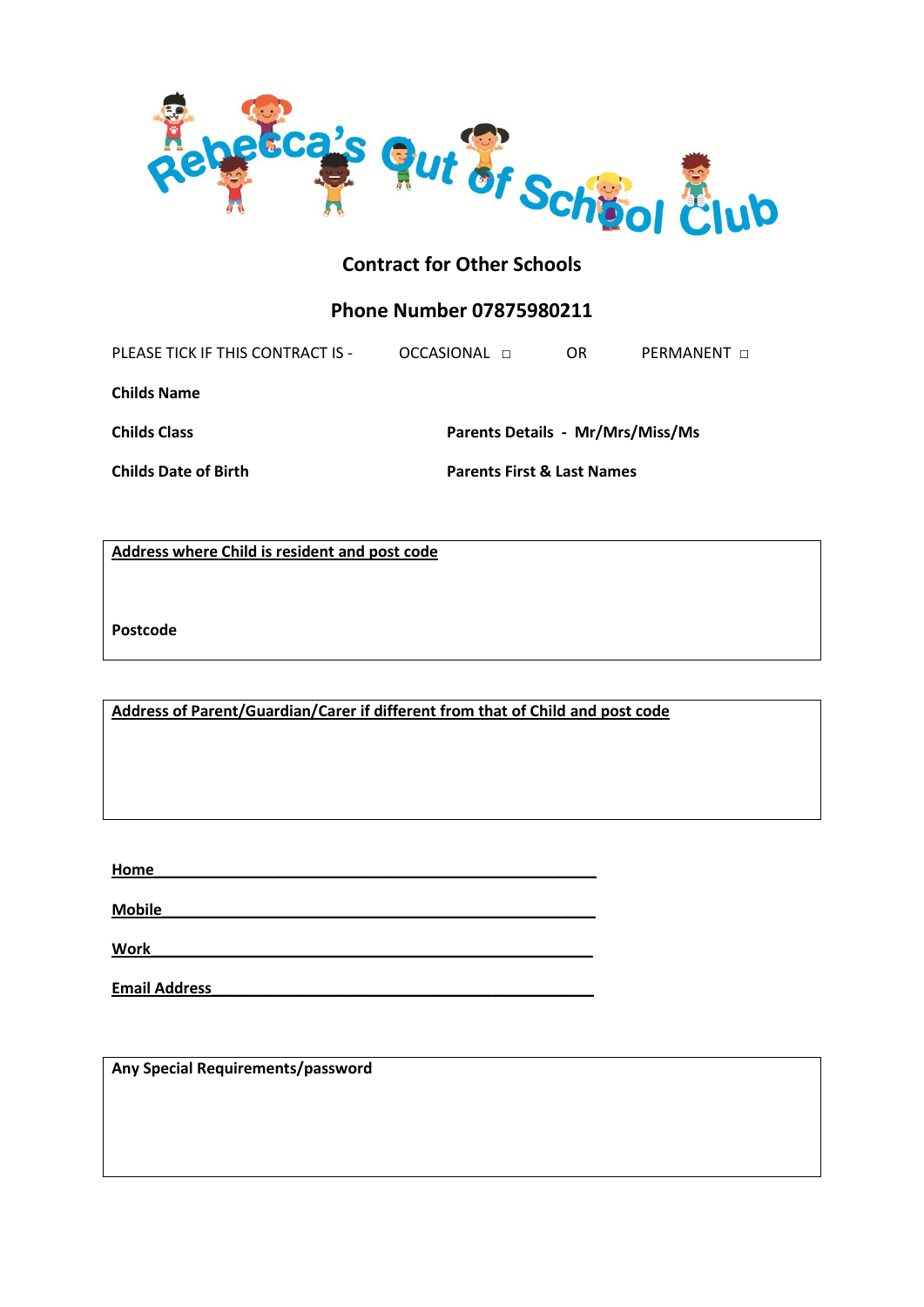

# **Contract (Continued)**

| I/We the undersigned, hereby enter into an agreement |                     |           |                                         |                         |  |  |
|------------------------------------------------------|---------------------|-----------|-----------------------------------------|-------------------------|--|--|
| for                                                  |                     |           | (name of child) to attend Rebecca's Out |                         |  |  |
| of School Club on the following days:                |                     |           |                                         |                         |  |  |
| PLEASE TICK IF THIS CONTRACT IS -                    | OCCASIONAL <b>D</b> | <b>OR</b> |                                         | <b>PERMANENT</b> $\Box$ |  |  |
|                                                      |                     |           |                                         | Afternoon Session       |  |  |
|                                                      |                     |           | 3.15-6.00pm                             |                         |  |  |
|                                                      |                     |           | £13.50                                  |                         |  |  |
| Monday                                               |                     |           | $\Box$                                  |                         |  |  |
| Tuesday                                              |                     |           | $\Box$                                  |                         |  |  |
| Wednesday                                            |                     |           | $\Box$                                  |                         |  |  |
| Thursday                                             |                     |           | $\Box$                                  |                         |  |  |
|                                                      |                     |           |                                         |                         |  |  |

Please tick all relevant session boxes you wish your child to attend

Attendance will commence on\_\_\_\_\_\_\_\_\_\_\_\_\_\_\_\_\_\_\_\_\_\_\_\_\_\_\_\_\_\_\_\_(please enter date)

**Four weeks' notice to terminate this arrangement or fees paid in lieu. Rebecca's Out of School Club reserve the right to withdraw its services if any fees remain unpaid for more than 1 week. We may be closed on inset days for Chandlers Ford Infant School you will be given four weeks' notice of this and not charged**

| I enclose a £30.00 nonrefundable deposit    | Please tick if deposit is included/Bacs |
|---------------------------------------------|-----------------------------------------|
| Account number 02514205, Sort Code 30-92-94 |                                         |

## **I/We agree to comply with all the Club's policies and procedures**

| Signature: Parent/Carer/Guardian | Date |
|----------------------------------|------|
|                                  |      |

**Parents Additional Contract Information – TO BE KEPT BY PARENT/CARER**